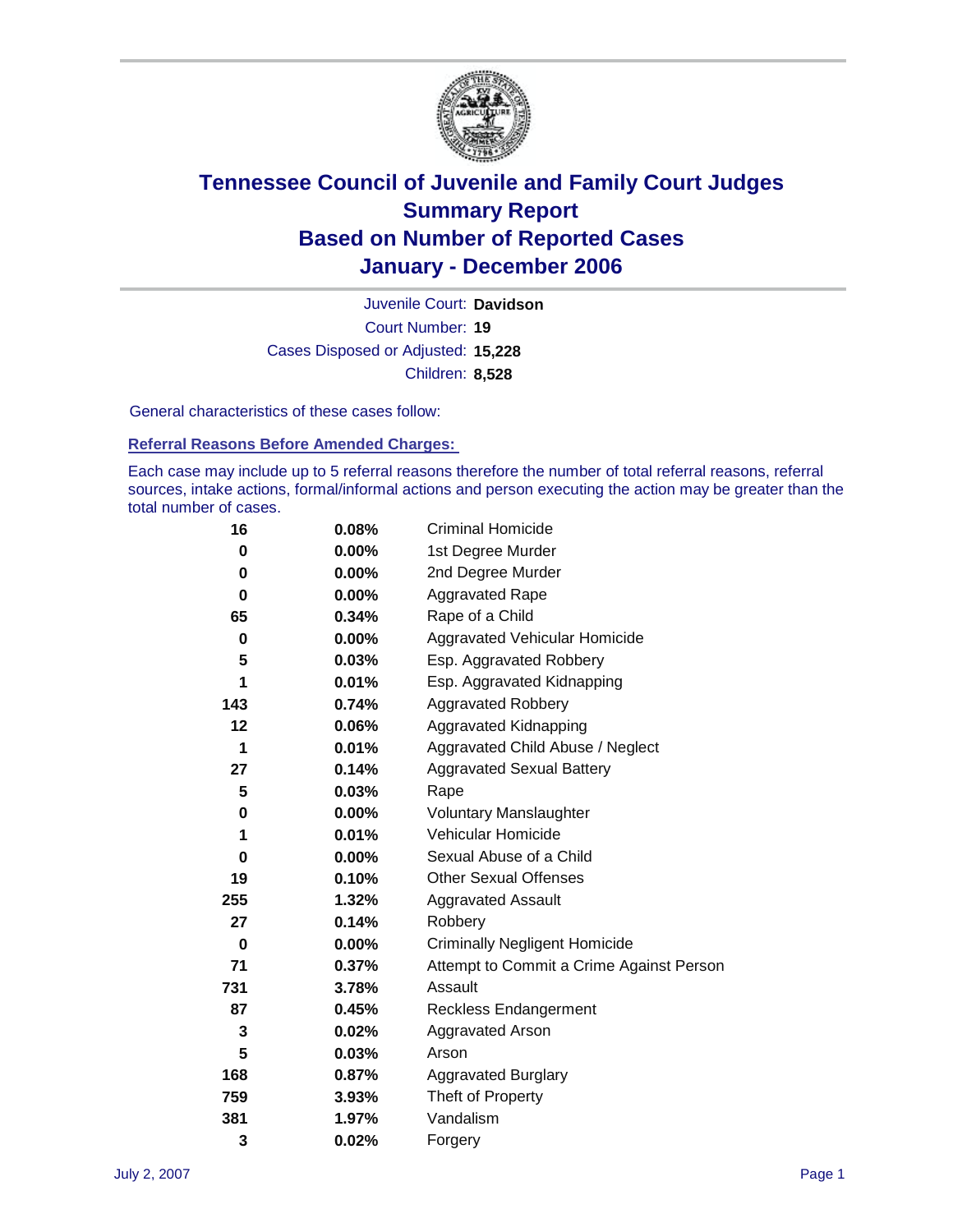

Court Number: **19** Juvenile Court: **Davidson** Cases Disposed or Adjusted: **15,228** Children: **8,528**

#### **Referral Reasons Before Amended Charges:**

Each case may include up to 5 referral reasons therefore the number of total referral reasons, referral sources, intake actions, formal/informal actions and person executing the action may be greater than the total number of cases.

| 0              | 0.00%    | <b>Worthless Checks</b>                                     |
|----------------|----------|-------------------------------------------------------------|
| 7              | 0.04%    | Illegal Possession / Fraudulent Use of Credit / Debit Cards |
| 107            | 0.55%    | <b>Burglary</b>                                             |
| 22             | 0.11%    | Unauthorized Use of a Vehicle                               |
| $\overline{2}$ | 0.01%    | <b>Cruelty to Animals</b>                                   |
| 29             | 0.15%    | Sale of Controlled Substances                               |
| 182            | 0.94%    | <b>Other Drug Offenses</b>                                  |
| 796            | 4.12%    | Possession of Controlled Substances                         |
| 0              | $0.00\%$ | <b>Criminal Attempt</b>                                     |
| 43             | 0.22%    | Carrying Weapons on School Property                         |
| 315            | 1.63%    | Unlawful Carrying / Possession of a Weapon                  |
| 209            | 1.08%    | <b>Evading Arrest</b>                                       |
| 15             | 0.08%    | Escape                                                      |
| 18             | 0.09%    | Driving Under Influence (DUI)                               |
| 208            | 1.08%    | Possession / Consumption of Alcohol                         |
| 155            | 0.80%    | Resisting Stop, Frisk, Halt, Arrest or Search               |
| 5              | 0.03%    | <b>Aggravated Criminal Trespass</b>                         |
| 36             | 0.19%    | Harassment                                                  |
| 317            | 1.64%    | Failure to Appear                                           |
| 24             | 0.12%    | Filing a False Police Report                                |
| 107            | 0.55%    | Criminal Impersonation                                      |
| 614            | 3.18%    | <b>Disorderly Conduct</b>                                   |
| 291            | 1.51%    | <b>Criminal Trespass</b>                                    |
| 10             | 0.05%    | Public Intoxication                                         |
| 38             | 0.20%    | Gambling                                                    |
| 537            | 2.78%    | Traffic                                                     |
| 20             | 0.10%    | <b>Local Ordinances</b>                                     |
| 0              | $0.00\%$ | Violation of Wildlife Regulations                           |
| 20             | 0.10%    | Contempt of Court                                           |
| 689            | 3.56%    | Violation of Probation                                      |
| 43             | 0.22%    | Violation of Aftercare                                      |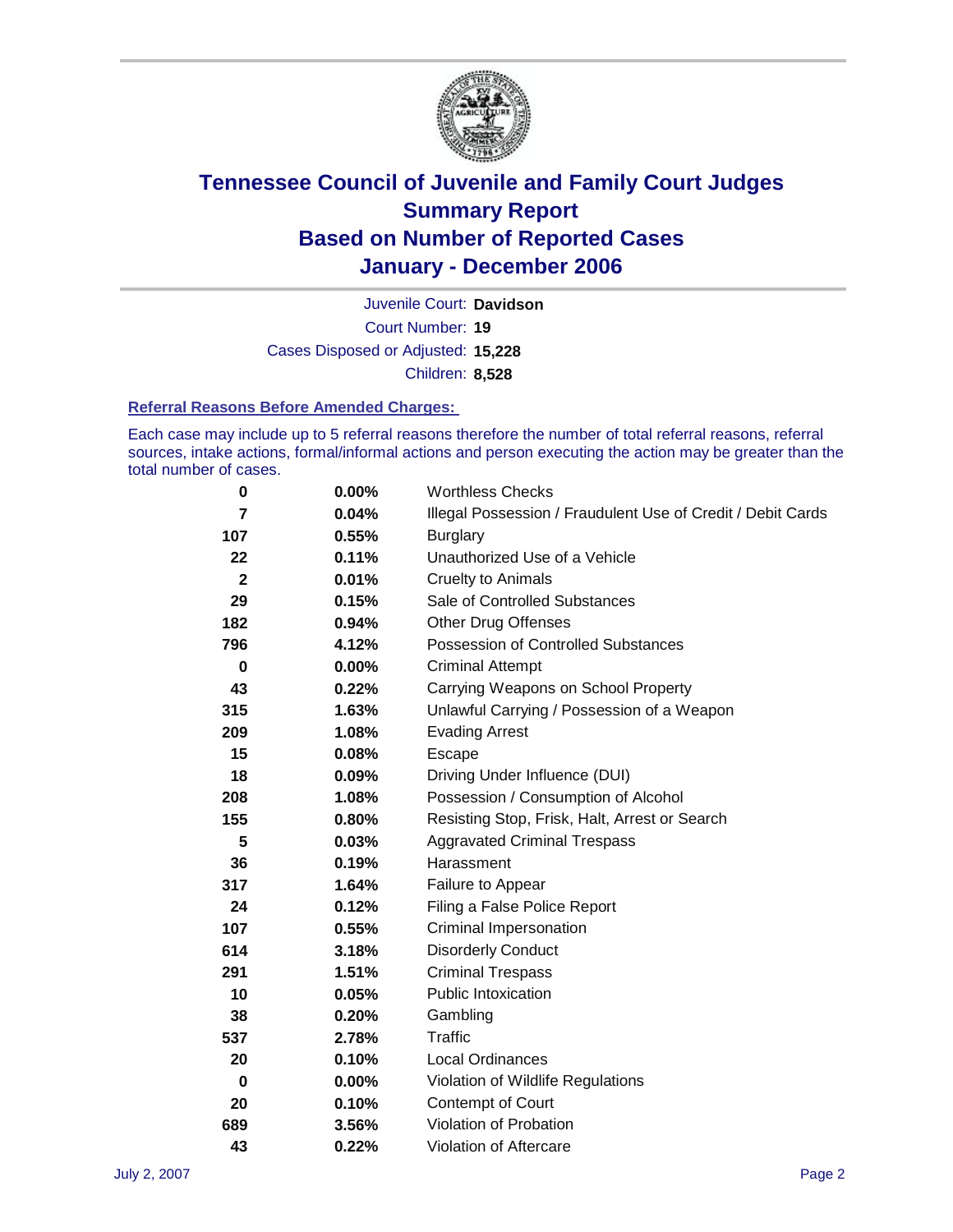

Court Number: **19** Juvenile Court: **Davidson** Cases Disposed or Adjusted: **15,228** Children: **8,528**

#### **Referral Reasons Before Amended Charges:**

Each case may include up to 5 referral reasons therefore the number of total referral reasons, referral sources, intake actions, formal/informal actions and person executing the action may be greater than the total number of cases.

| 1,466    | 7.59%    | <b>Unruly Behavior</b>                 |
|----------|----------|----------------------------------------|
| 398      | 2.06%    | Truancy                                |
| 561      | 2.90%    | In-State Runaway                       |
| 0        | 0.00%    | Out-of-State Runaway                   |
| 678      | 3.51%    | Possession of Tobacco Products         |
| 171      | 0.88%    | Violation of a Valid Court Order       |
| 342      | 1.77%    | <b>Violation of Curfew</b>             |
| 0        | $0.00\%$ | Sexually Abused Child                  |
| $\bf{0}$ | $0.00\%$ | <b>Physically Abused Child</b>         |
| 1,570    | 8.12%    | Dependency / Neglect                   |
| 127      | 0.66%    | <b>Termination of Parental Rights</b>  |
| $\bf{0}$ | $0.00\%$ | <b>Violation of Pretrial Diversion</b> |
| $\bf{0}$ | $0.00\%$ | Violation of Informal Adjustment       |
| 428      | 2.21%    | <b>Judicial Review</b>                 |
| $\bf{0}$ | 0.00%    | <b>Administrative Review</b>           |
| 930      | 4.81%    | <b>Foster Care Review</b>              |
| 362      | 1.87%    | Custody                                |
| 165      | 0.85%    | Visitation                             |
| 674      | 3.49%    | Paternity / Legitimation               |
| 1,839    | 9.52%    | <b>Child Support</b>                   |
| 0        | $0.00\%$ | <b>Request for Medical Treatment</b>   |
| 0        | $0.00\%$ | <b>Consent to Marry</b>                |
| 1,972    | 10.20%   | Other                                  |
| 19,327   | 100.00%  | <b>Total Referrals</b>                 |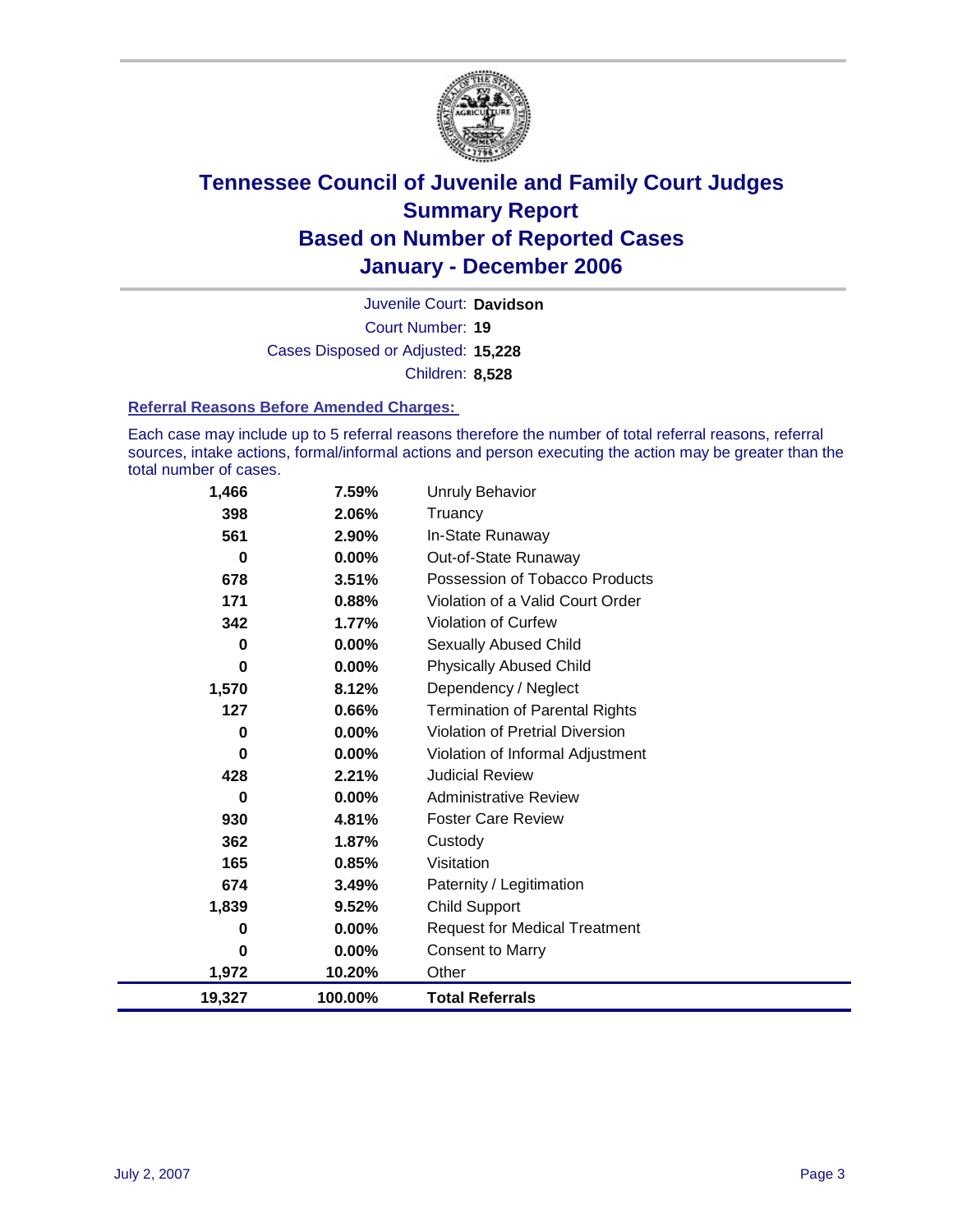

Court Number: **19** Juvenile Court: **Davidson** Cases Disposed or Adjusted: **15,228** Children: **8,528**

#### **Referral Sources: 1**

| 8,299  | 42.94%  | Law Enforcement                   |
|--------|---------|-----------------------------------|
| 711    | 3.68%   | Parents                           |
| 440    | 2.28%   | Relatives                         |
| 6      | 0.03%   | Self                              |
| 487    | 2.52%   | School                            |
| 4      | 0.02%   | <b>CSA</b>                        |
| 1,156  | 5.98%   | <b>DCS</b>                        |
| 8      | 0.04%   | <b>Other State Department</b>     |
| 27     | 0.14%   | <b>District Attorney's Office</b> |
| 2,747  | 14.21%  | <b>Court Staff</b>                |
| 18     | 0.09%   | Social Agency                     |
| 28     | 0.14%   | <b>Other Court</b>                |
| 324    | 1.68%   | Victim                            |
| 9      | 0.05%   | Child & Parent                    |
| 7      | 0.04%   | Hospital                          |
| 258    | 1.33%   | Unknown                           |
| 4,798  | 24.83%  | Other                             |
| 19,327 | 100.00% | <b>Total Referral Sources</b>     |

### **Age of Child at Referral: 2**

| 8.528    | 100.00%  | <b>Total Child Count</b> |  |
|----------|----------|--------------------------|--|
| $\bf{0}$ | $0.00\%$ | Unknown / Not Reported   |  |
| 125      | 1.47%    | Ages 19 and Over         |  |
| 1,386    | 16.25%   | Ages 17 through 18       |  |
| 2,056    | 24.11%   | Ages 15 through 16       |  |
| 1,069    | 12.54%   | Ages 13 through 14       |  |
| 548      | 6.43%    | Ages 11 through 12       |  |
| 3.344    | 39.21%   | Ages 10 and Under        |  |
|          |          |                          |  |

<sup>1</sup> If different than number of Referral Reasons (19327), verify accuracy of your court's data.

<sup>2</sup> One child could be counted in multiple categories, verify accuracy of your court's data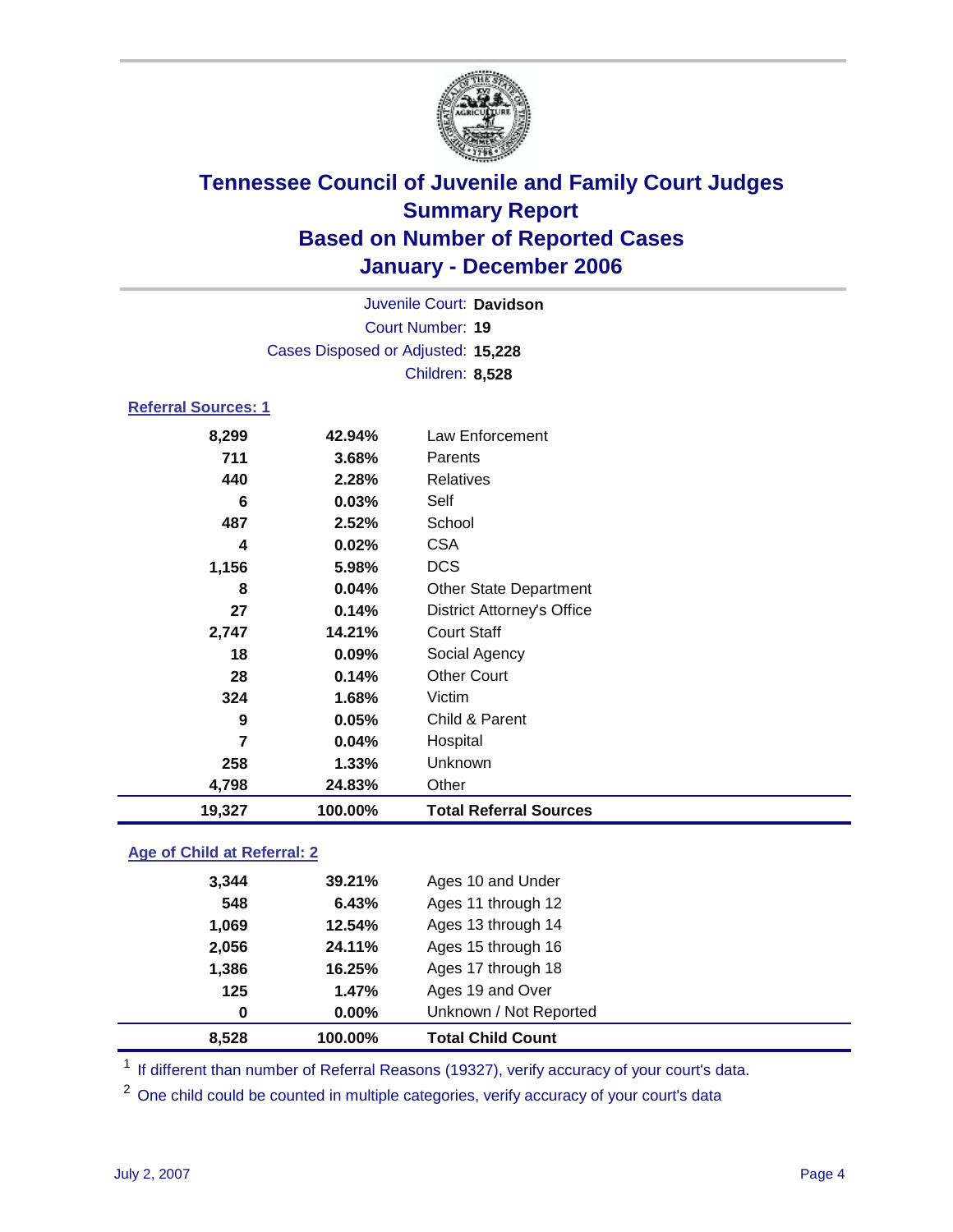

| Juvenile Court: Davidson                |         |                          |  |  |
|-----------------------------------------|---------|--------------------------|--|--|
| Court Number: 19                        |         |                          |  |  |
| Cases Disposed or Adjusted: 15,228      |         |                          |  |  |
|                                         |         | Children: 8,528          |  |  |
| Sex of Child: 1                         |         |                          |  |  |
| 4,898                                   | 57.43%  | Male                     |  |  |
| 3,458                                   | 40.55%  | Female                   |  |  |
| 172                                     | 2.02%   | Unknown                  |  |  |
| 8,528                                   | 100.00% | <b>Total Child Count</b> |  |  |
| Race of Child: 1                        |         |                          |  |  |
| 2,514                                   | 29.48%  | White                    |  |  |
| 4,642                                   | 54.43%  | African American         |  |  |
| $6\phantom{1}6$                         | 0.07%   | Native American          |  |  |
| 77                                      | 0.90%   | Asian                    |  |  |
| 202                                     | 2.37%   | Mixed                    |  |  |
| 1,087                                   | 12.75%  | Unknown                  |  |  |
| 8,528                                   | 100.00% | <b>Total Child Count</b> |  |  |
| <b>Hispanic Origin: 1</b>               |         |                          |  |  |
| 293                                     | 3.44%   | Yes                      |  |  |
| 4                                       | 0.05%   | <b>No</b>                |  |  |
| 8,231                                   | 96.52%  | Unknown                  |  |  |
| 8,528                                   | 100.00% | <b>Total Child Count</b> |  |  |
| <b>School Enrollment of Children: 1</b> |         |                          |  |  |
| 3,608                                   | 42.31%  | Yes                      |  |  |
| 756                                     | 8.86%   | No                       |  |  |
| 4,164                                   | 48.83%  | Unknown                  |  |  |
| 8,528                                   | 100.00% | <b>Total Child Count</b> |  |  |

<sup>1</sup> One child could be counted in multiple categories, verify accuracy of your court's data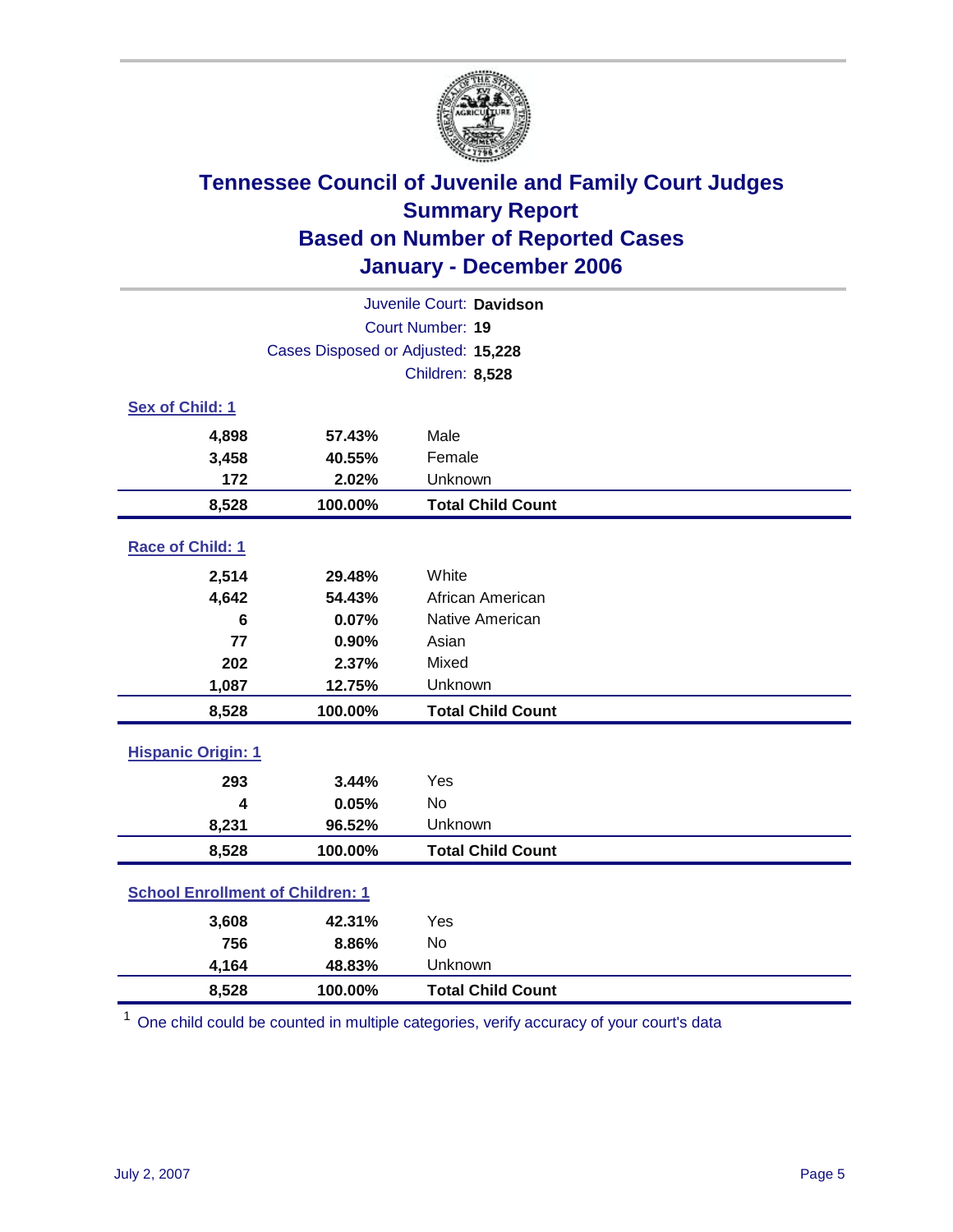

Court Number: **19** Juvenile Court: **Davidson** Cases Disposed or Adjusted: **15,228** Children: **8,528**

#### **Living Arrangement of Child at Time of Referral: 1**

| 8,528    | 100.00% | <b>Total Child Count</b>     |
|----------|---------|------------------------------|
| 655      | 7.68%   | Other                        |
| 3,589    | 42.08%  | <b>Unknown</b>               |
| 10       | 0.12%   | Independent                  |
| $\bf{0}$ | 0.00%   | In an Institution            |
| 4        | 0.05%   | In a Residential Center      |
| 24       | 0.28%   | In a Group Home              |
| 77       | 0.90%   | With Foster Family           |
| 61       | 0.72%   | With Adoptive Parents        |
| 640      | 7.50%   | <b>With Relatives</b>        |
| 337      | 3.95%   | With Father                  |
| 2,396    | 28.10%  | <b>With Mother</b>           |
| 132      | 1.55%   | With Mother and Stepfather   |
| 44       | 0.52%   | With Father and Stepmother   |
| 559      | 6.55%   | With Both Biological Parents |
|          |         |                              |

### **Type of Detention: 2**

| 15,228   | 100.00%  | <b>Total Detention Count</b> |
|----------|----------|------------------------------|
| 0        | 0.00%    | Other                        |
| 14,605   | 95.91%   | Does Not Apply               |
| 0        | $0.00\%$ | <b>Unknown</b>               |
| 0        | $0.00\%$ | <b>Psychiatric Hospital</b>  |
| 21       | 0.14%    | Jail - No Separation         |
| $\bf{0}$ | 0.00%    | Jail - Partial Separation    |
| 0        | $0.00\%$ | Jail - Complete Separation   |
| 602      | 3.95%    | Juvenile Detention Facility  |
| $\bf{0}$ | $0.00\%$ | Non-Secure Placement         |
|          |          |                              |

<sup>1</sup> One child could be counted in multiple categories, verify accuracy of your court's data

<sup>2</sup> If different than number of Cases (15228) verify accuracy of your court's data.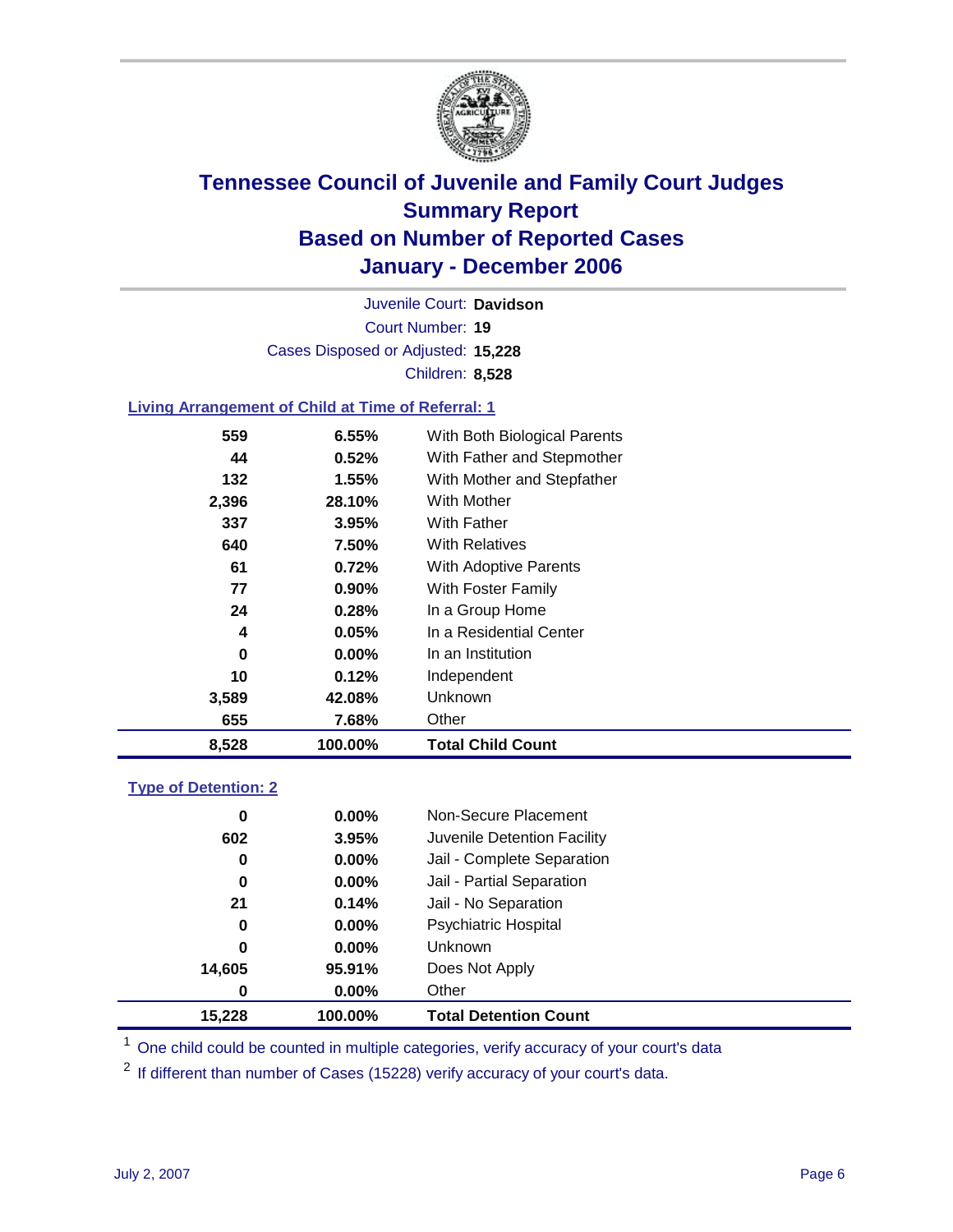

Court Number: **19** Juvenile Court: **Davidson** Cases Disposed or Adjusted: **15,228** Children: **8,528**

#### **Placement After Secure Detention Hearing: 1**

| 417                      | 2.74%    | Returned to Prior Living Arrangement |
|--------------------------|----------|--------------------------------------|
| 0                        | $0.00\%$ | Juvenile Detention Facility          |
| 1                        | 0.01%    | Jail                                 |
| 57                       | 0.37%    | Shelter / Group Home                 |
| 0                        | $0.00\%$ | <b>Foster Family Home</b>            |
| $\bf{0}$                 | $0.00\%$ | <b>Psychiatric Hospital</b>          |
| 29                       | 0.19%    | Unknown / Not Reported               |
| 14,605                   | 95.91%   | Does Not Apply                       |
|                          |          |                                      |
| 119                      | 0.78%    | Other                                |
| 15,228                   | 100.00%  | <b>Total Placement Count</b>         |
| <b>Intake Actions: 2</b> |          |                                      |
| 16,269                   | 84.18%   | <b>Petition Filed</b>                |
| 1,698                    | 8.79%    | <b>Motion Filed</b>                  |

| 19,327 | 100.00%  | <b>Total Intake Count</b>           |
|--------|----------|-------------------------------------|
| 430    | 2.22%    | Other                               |
| 0      | $0.00\%$ | Does Not Apply                      |
| 0      | $0.00\%$ | <b>Unknown</b>                      |
| 930    | 4.81%    | Scheduling of Foster Care Review    |
| 0      | $0.00\%$ | Scheduling of Administrative Review |
| 0      | $0.00\%$ | Scheduling of Judicial Review       |
| 0      | $0.00\%$ | Notification of Paternity Processed |
| 0      | $0.00\%$ | <b>Citation Processed</b>           |

<sup>1</sup> If different than number of Cases (15228) verify accuracy of your court's data.

<sup>2</sup> If different than number of Referral Reasons (19327), verify accuracy of your court's data.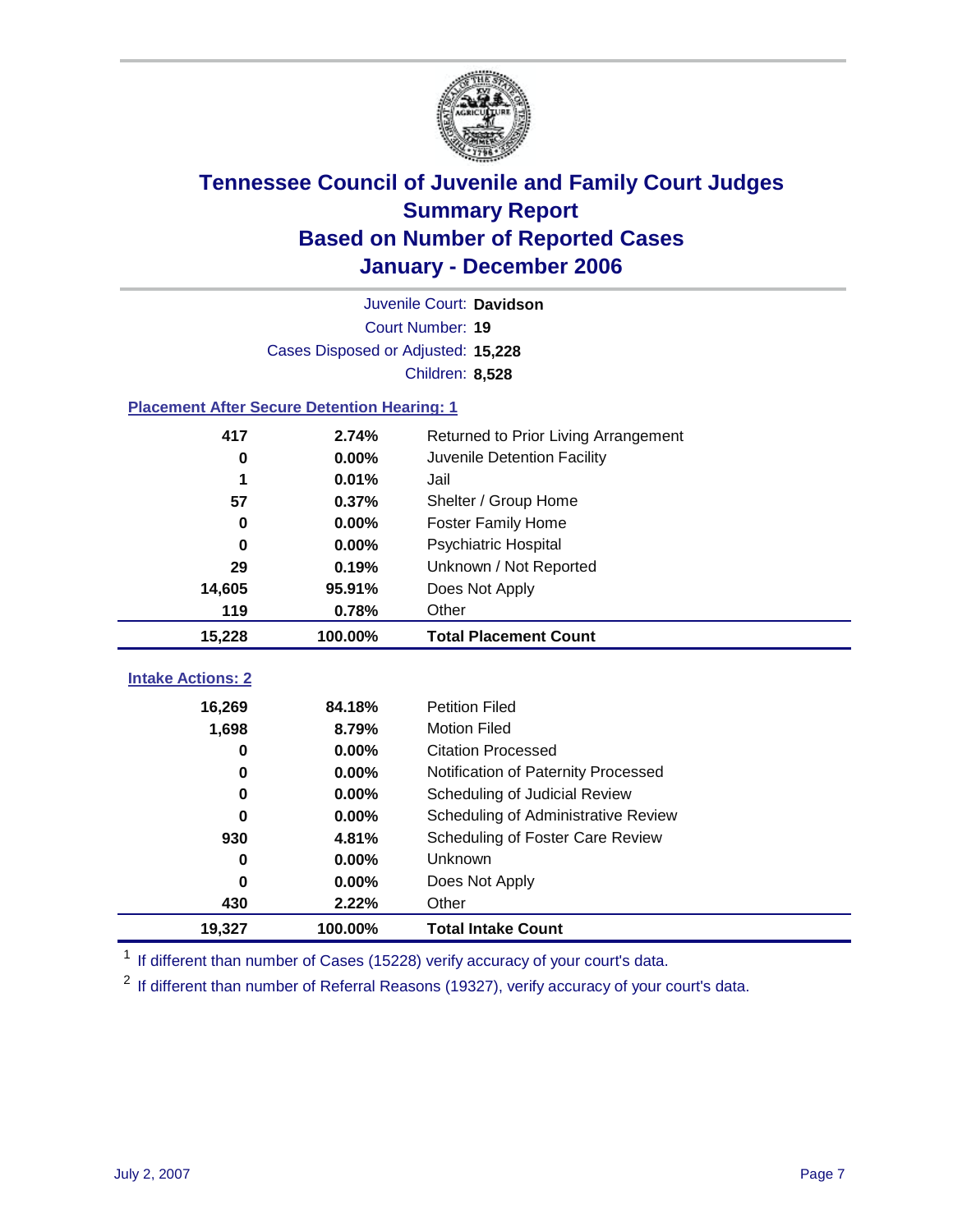

Court Number: **19** Juvenile Court: **Davidson** Cases Disposed or Adjusted: **15,228** Children: **8,528**

#### **Last Grade Completed by Child: 1**

| 8,528 | 100.00% | <b>Total Child Count</b>     |
|-------|---------|------------------------------|
| 9     | 0.11%   | Other                        |
| 4,687 | 54.96%  | Unknown                      |
| 40    | 0.47%   | <b>Never Attended School</b> |
| 8     | 0.09%   | Graduated                    |
| 23    | 0.27%   | <b>GED</b>                   |
| 1     | 0.01%   | Non-Graded Special Ed        |
| 50    | 0.59%   | 12th Grade                   |
| 296   | 3.47%   | 11th Grade                   |
| 622   | 7.29%   | 10th Grade                   |
| 680   | 7.97%   | 9th Grade                    |
| 721   | 8.45%   | 8th Grade                    |
| 275   | 3.22%   | 7th Grade                    |
| 195   | 2.29%   | 6th Grade                    |
| 124   | 1.45%   | 5th Grade                    |
| 82    | 0.96%   | 4th Grade                    |
| 48    | 0.56%   | 3rd Grade                    |
| 34    | 0.40%   | 2nd Grade                    |
| 52    | 0.61%   | 1st Grade                    |
| 42    | 0.49%   | Kindergarten                 |
| 10    | 0.12%   | Preschool                    |
| 529   | 6.20%   | Too Young for School         |

### **Enrolled in Special Education: 1**

| 8,528 | 100.00% | <b>Total Child Count</b> |  |
|-------|---------|--------------------------|--|
| 6.010 | 70.47%  | Unknown                  |  |
| 2,307 | 27.05%  | No                       |  |
| 211   | 2.47%   | Yes                      |  |
|       |         |                          |  |

<sup>1</sup> One child could be counted in multiple categories, verify accuracy of your court's data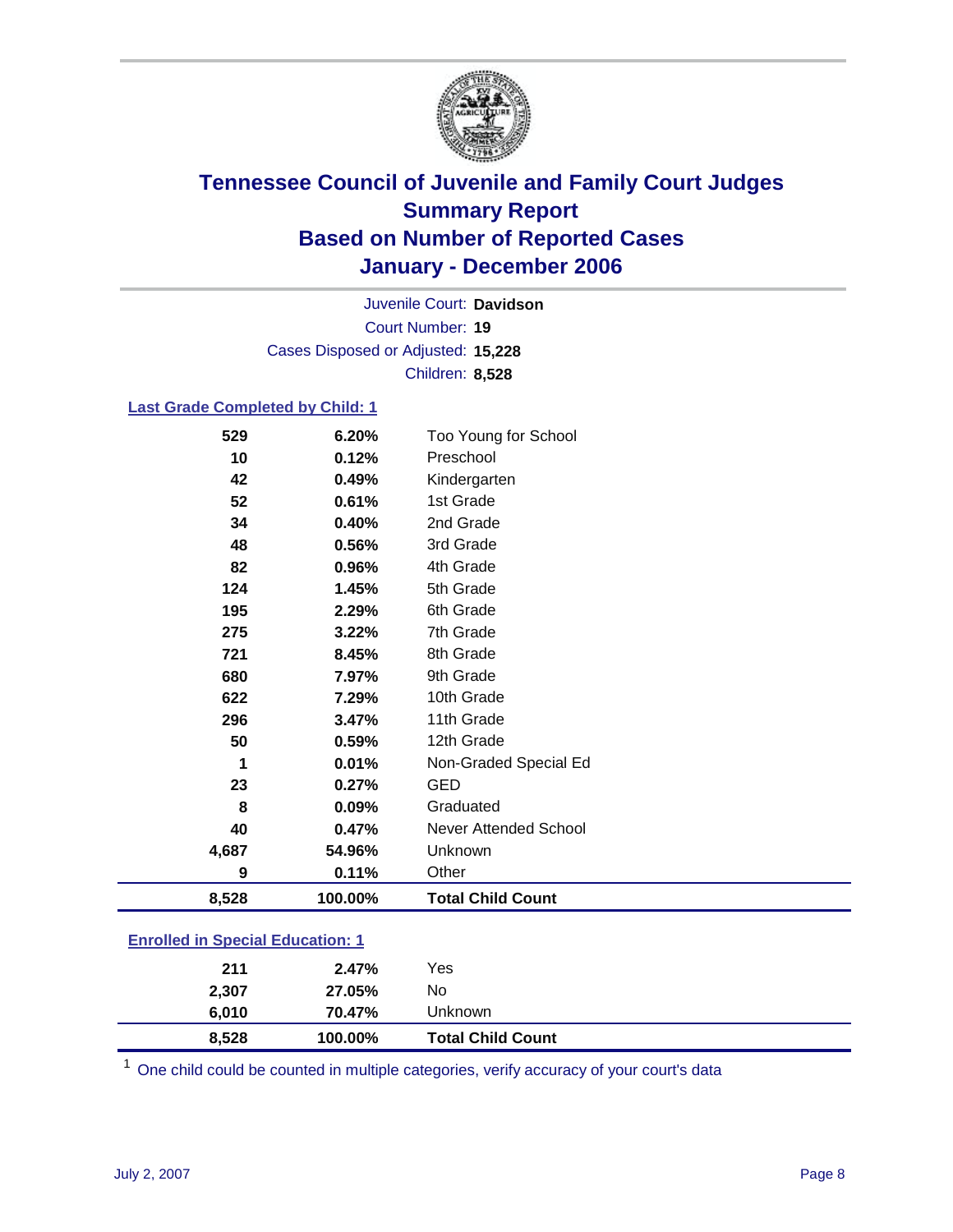

| Juvenile Court: Davidson            |          |                                                  |  |  |
|-------------------------------------|----------|--------------------------------------------------|--|--|
| Court Number: 19                    |          |                                                  |  |  |
| Cases Disposed or Adjusted: 15,228  |          |                                                  |  |  |
| Children: 8,528                     |          |                                                  |  |  |
|                                     |          |                                                  |  |  |
| <b>Action Executed By: 1</b>        |          |                                                  |  |  |
| 849                                 | 4.39%    | Judge                                            |  |  |
| 17,680                              | 91.48%   | Referee                                          |  |  |
| 0                                   | $0.00\%$ | <b>YSO</b>                                       |  |  |
| 798                                 | 4.13%    | Other                                            |  |  |
| 0                                   | 0.00%    | Unknown / Not Reported                           |  |  |
| 19,327                              | 100.00%  | <b>Total Action Count</b>                        |  |  |
|                                     |          |                                                  |  |  |
| <b>Formal / Informal Actions: 1</b> |          |                                                  |  |  |
| 2,110                               | 10.92%   | Dismissed                                        |  |  |
| 3,266                               | 16.90%   | Retired / Nolle Prosequi                         |  |  |
| 5,001                               | 25.88%   | <b>Complaint Substantiated Delinquent</b>        |  |  |
| 618                                 | 3.20%    | <b>Complaint Substantiated Status Offender</b>   |  |  |
| 562                                 | 2.91%    | <b>Complaint Substantiated Dependent/Neglect</b> |  |  |
| 3                                   | 0.02%    | <b>Complaint Substantiated Abused</b>            |  |  |
| 0                                   | 0.00%    | <b>Complaint Substantiated Mentally III</b>      |  |  |
| 194                                 | 1.00%    | Informal Adjustment                              |  |  |
| 710                                 | 3.67%    | <b>Pretrial Diversion</b>                        |  |  |
| 163                                 | 0.84%    | <b>Transfer to Adult Court Hearing</b>           |  |  |
| 0                                   | 0.00%    | Charges Cleared by Transfer to Adult Court       |  |  |
| 3,136                               | 16.23%   | <b>Special Proceeding</b>                        |  |  |
| 1,004                               | 5.19%    | <b>Review Concluded</b>                          |  |  |
| 6                                   | 0.03%    | Case Held Open                                   |  |  |
| 2,554                               | 13.21%   | Other                                            |  |  |
| 0                                   | $0.00\%$ | Unknown / Not Reported                           |  |  |
| 19,327                              | 100.00%  | <b>Total Action Count</b>                        |  |  |

 $1$  If different than number of Referral Reasons (19327), verify accuracy of your court's data.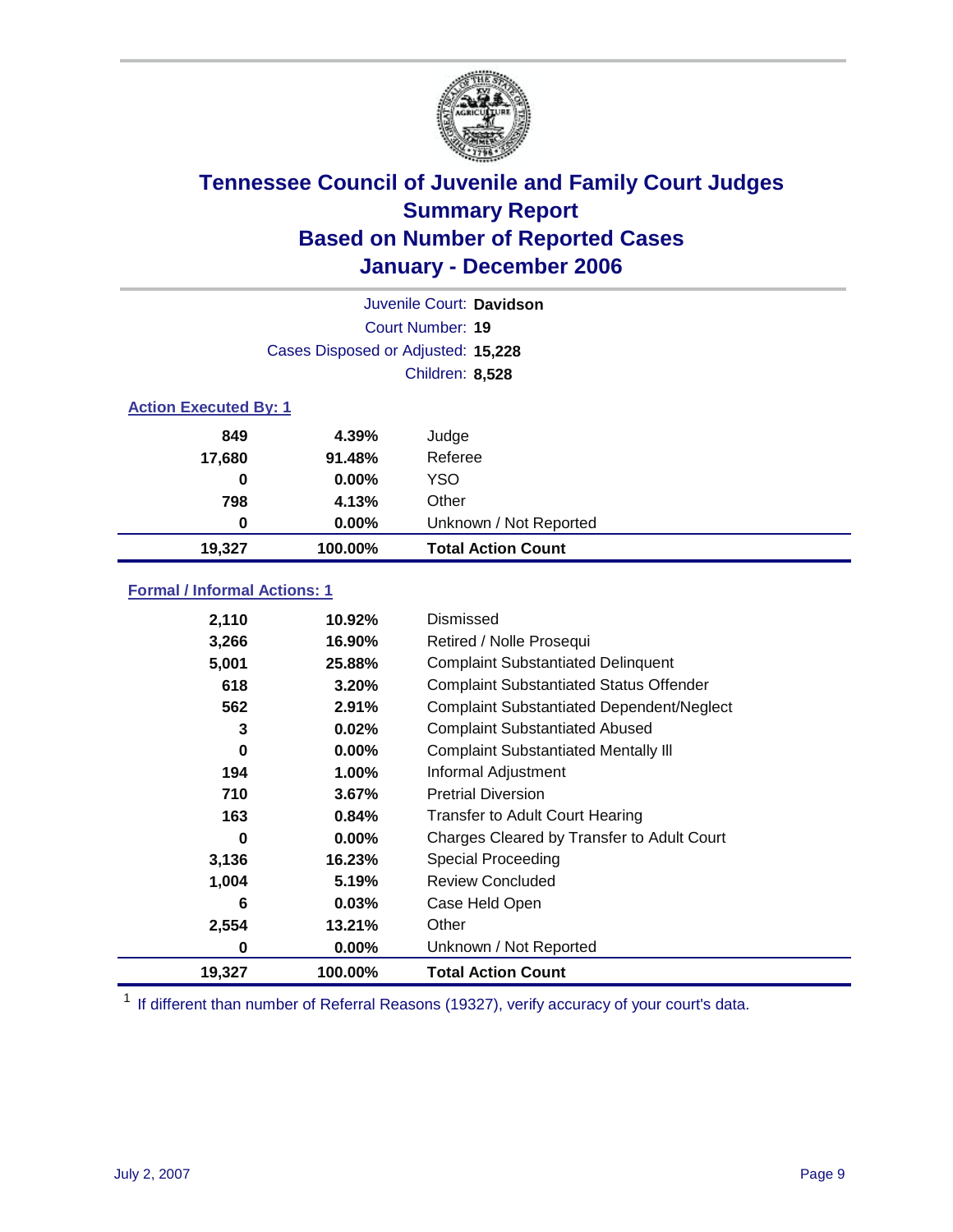

Court Number: **19** Juvenile Court: **Davidson** Cases Disposed or Adjusted: **15,228** Children: **8,528**

| <b>Case Outcomes:</b> | There can be multiple outcomes for one child or case. |                                                      |
|-----------------------|-------------------------------------------------------|------------------------------------------------------|
| 471                   | 2.13%                                                 | <b>Case Dismissed</b>                                |
| 1,469                 | 6.65%                                                 | Case Retired or Nolle Prosequi                       |
| 0                     | $0.00\%$                                              | Warned / Counseled                                   |
| 0                     | 0.00%                                                 | <b>Held Open For Review</b>                          |
| 4                     | 0.02%                                                 | Supervision / Probation to Juvenile Court            |
| 0                     | 0.00%                                                 | <b>Probation to Parents</b>                          |
| 0                     | $0.00\%$                                              | Referral to Another Entity for Supervision / Service |
| 728                   | 3.29%                                                 | Referred for Mental Health Counseling                |
| 820                   | 3.71%                                                 | Referred for Alcohol and Drug Counseling             |
| 178                   | 0.81%                                                 | <b>Referred to Alternative School</b>                |
| 0                     | $0.00\%$                                              | Referred to Private Child Agency                     |
| 6                     | 0.03%                                                 | Referred to Defensive Driving School                 |
| 106                   | 0.48%                                                 | Referred to Alcohol Safety School                    |
| 0                     | $0.00\%$                                              | Referred to Juvenile Court Education-Based Program   |
| 79                    | 0.36%                                                 | Driver's License Held Informally                     |
| 0                     | $0.00\%$                                              | <b>Voluntary Placement with DMHMR</b>                |
| 0                     | $0.00\%$                                              | <b>Private Mental Health Placement</b>               |
| 0                     | $0.00\%$                                              | <b>Private MR Placement</b>                          |
| 87                    | 0.39%                                                 | Placement with City/County Agency/Facility           |
| 1,008                 | 4.56%                                                 | Placement with Relative / Other Individual           |
| 155                   | 0.70%                                                 | Fine                                                 |
| 993                   | 4.49%                                                 | <b>Public Service</b>                                |
| 18                    | 0.08%                                                 | Restitution                                          |
| 0                     | $0.00\%$                                              | <b>Runaway Returned</b>                              |
| 259                   | 1.17%                                                 | No Contact Order                                     |
| 240                   | 1.09%                                                 | Injunction Other than No Contact Order               |
| $\mathbf 0$           | 0.00%                                                 | <b>House Arrest</b>                                  |
| 0                     | 0.00%                                                 | <b>Court Defined Curfew</b>                          |
| 250                   | 1.13%                                                 | Dismissed from Informal Adjustment                   |
| 453                   | 2.05%                                                 | Dismissed from Pretrial Diversion                    |
| 0                     | 0.00%                                                 | Released from Probation                              |
| 35                    | 0.16%                                                 | <b>Transferred to Adult Court</b>                    |
| 0                     | 0.00%                                                 | <b>DMHMR Involuntary Commitment</b>                  |